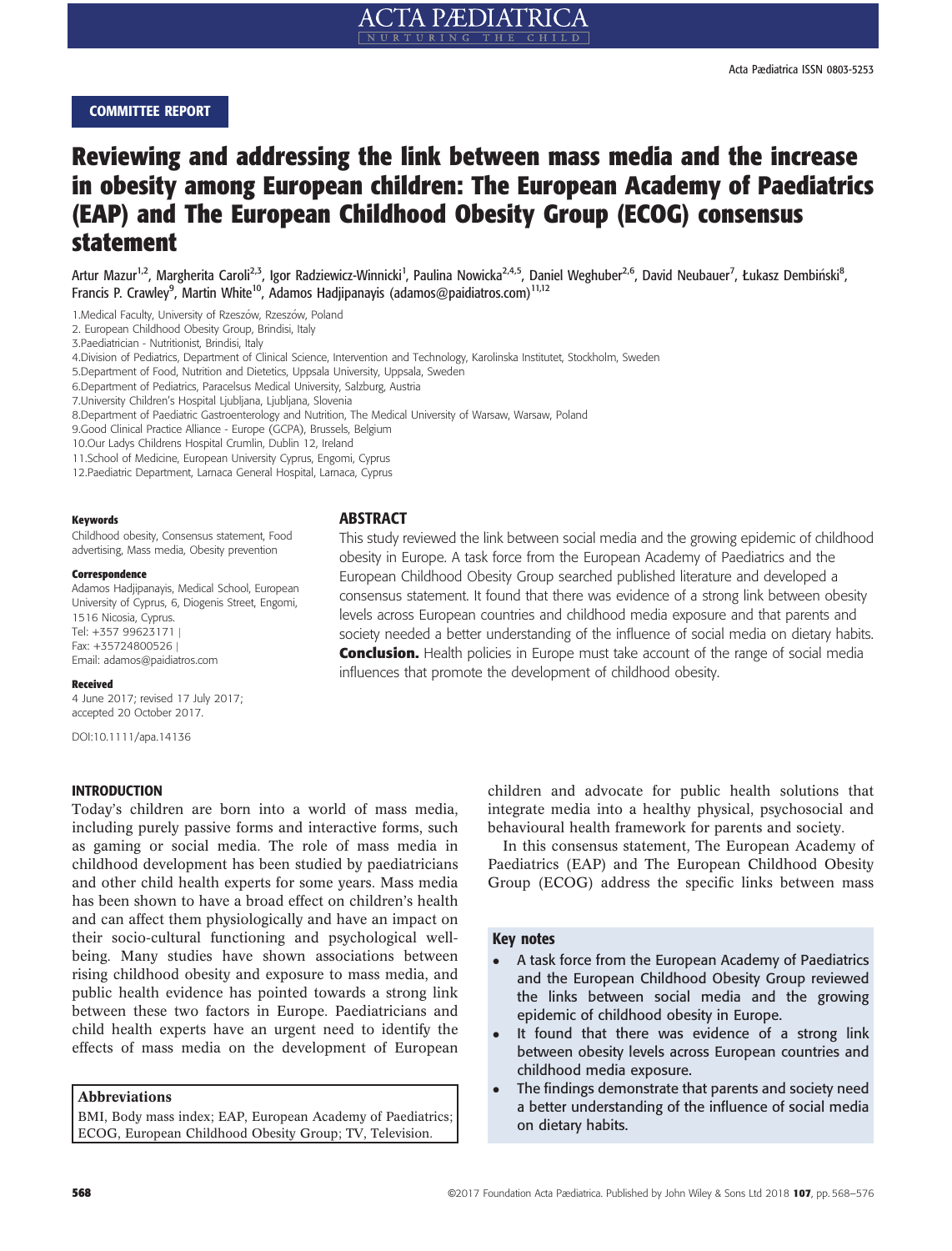media and childhood obesity in Europe. The statement also proposes common actions to be addressed by parents, paediatricians, politicians and industry, in order to develop the correct use of mass media by children in Europe.

#### CHILDHOOD OBESITY EPIDEMIOLOGY

Childhood obesity has reached worrying levels in most developed and developing countries according to the World Health Organization (WHO) (1). Data on the prevalence of overweight and obesity at preschool age are scarce and difficult to interpret as they come from studies that focus on different ages, and the samples are frequently not nationally or regionally representative. Based on International Obesity Task Force (IOTF) references and cut-off points published by Cole et al. in 2000 (2), the prevalence of overweight, including obesity, at four years of age ranged from 11.8% in Romania (2004) to 32.3% in Spain (1998–2000) in data collected from 18 European countries (3). Data from the PERISCOPE study, performed in Denmark, Poland and Italy, showed that the prevalence of overweight and obesity in the same age group ranged from 14.6% in Denmark to 21.2% in Italy (4).

In the last 25 years, the prevalence of obesity in European school children and adolescents has increased at an alarming rate, to the point where it has become a major public health concern in European countries, according to estimates from the WHO's Health Behaviour in Schoolaged Children survey (5). This survey reported that the average percentage of overweight and obese children was 19% in Europe, with a higher trend in southern Europe (5). An earlier survey, performed in 2010 in 13 European countries, showed that the prevalence of overweight, including obesity, ranged from 10.8% in six-year-old Belgian boys to 45.1% in nine-year-old Greek boys using the IOTF definition and that the obesity rates on their own accounted for 2.8% and 14.7%, respectively (6). Both of the prevalence percentages, namely overweight, including obesity, and obesity on its own showed a contrast between northern and southern Europe (6). The same trend was shown by the Identification and Prevention of Dietary and Lifestyle Induced Health Effects in Children and Infants study (7), which estimated that the combined prevalence of overweight and obesity ranged from more than 40% in southern Europe to less than 10% in northern Europe, and the overall prevalence of overweight and obesity was higher in girls  $(21\%)$  than in boys  $(19\%)$ .

#### MASS MEDIA

Mass media are a means of communication that reach and influence large numbers of people and, until the 1980s, they consisted mainly of newspapers, popular magazines, radio and television (TV). More recently, these have been joined by new media, such as the Internet, podcasting, blogging, smartphones and social media. This new mass media can provide one-way communication from the sender to the recipient, but it can also enable interactive communication between both parties. Traditional media generally operates on a national basis, such as TV, papers and state-funded broadcasting sites, while new media can easily reach a global audience in a few seconds.

Mass media audiences are very large and have special characteristics, notably a lack of social connections, which make them particularly susceptible to the influence of modern mass media persuasion techniques, such as advertising (8). Therefore, mass media can influence the beliefs and behaviours of a very large number of people over a very short period of time. This is even more important when children and adolescents are involved, as their cognitive development is not complete and, as a result, they are more likely to be influenced by mass media (8).

#### CHILDREN'S EXPOSURE TO TV AND OTHER SCREENS

Today 97% of European households have a TV in their home, 72% have a personal computer, 68% have Internet access at home and 91% have mobile phones (9). Therefore, a child enters into the world of mass media almost as soon as they are born. Children learn to interact with mass media early in life, mostly with TV, radio and the increasing range of interactive media linked to their home life. Within the first year of life, children react to screen images by mimicking and saying what they see and hear. Infants are most attracted by music and colourful images, which are frequently featured in advertisements. Toddlers spend an average of one hour a day watching TV and, from the fourth year of life, a child's exposure to other types of media expands dramatically, reaching an average of 7.25 hours a day watching TV (8). A Greek study found that the mean daily TV-viewing time for children aged one to two years old was 46.2 minutes per day, whereas for children aged three to five years, it was 1.5 hours per day. This study also noted that 11% of children aged 1–2 and 32% aged 3–5 exceeded the widely suggested limit of no more than two hours per day (10). Data from a Dutch study of five-year-old children found that 19.1% watched TV for more than two hours a day, and the authors also found significant differences in the average time that normal weight children (18.4%) and overweight and obese children (25.7%) spent watching TV (11). A 2011 study from the United Kingdom found an average of 28.2 advertisements per TV-viewing hour, with one-third of them promoting food items (12). Data from the Italian national survey OKkio alla Salute showed that 35% of children aged 8–9 watched TV and played video games for more than two hours per day (13). The results from the cross-sectional Health Behaviour in School-aged Children study, conducted among 9014 adolescents with a mean age of 13.6 years in 2010, showed that 57.2% of adolescents in the Slovak Republic and 42.6% of adolescents in the Czech Republic engaged in screen-based activities for more than six hours per day (14).

A United Nations Educational Scientific and Cultural Organization multicultural study of 5000 12-year-old adolescents from 23 countries, representing different world regions with varying stages of social development and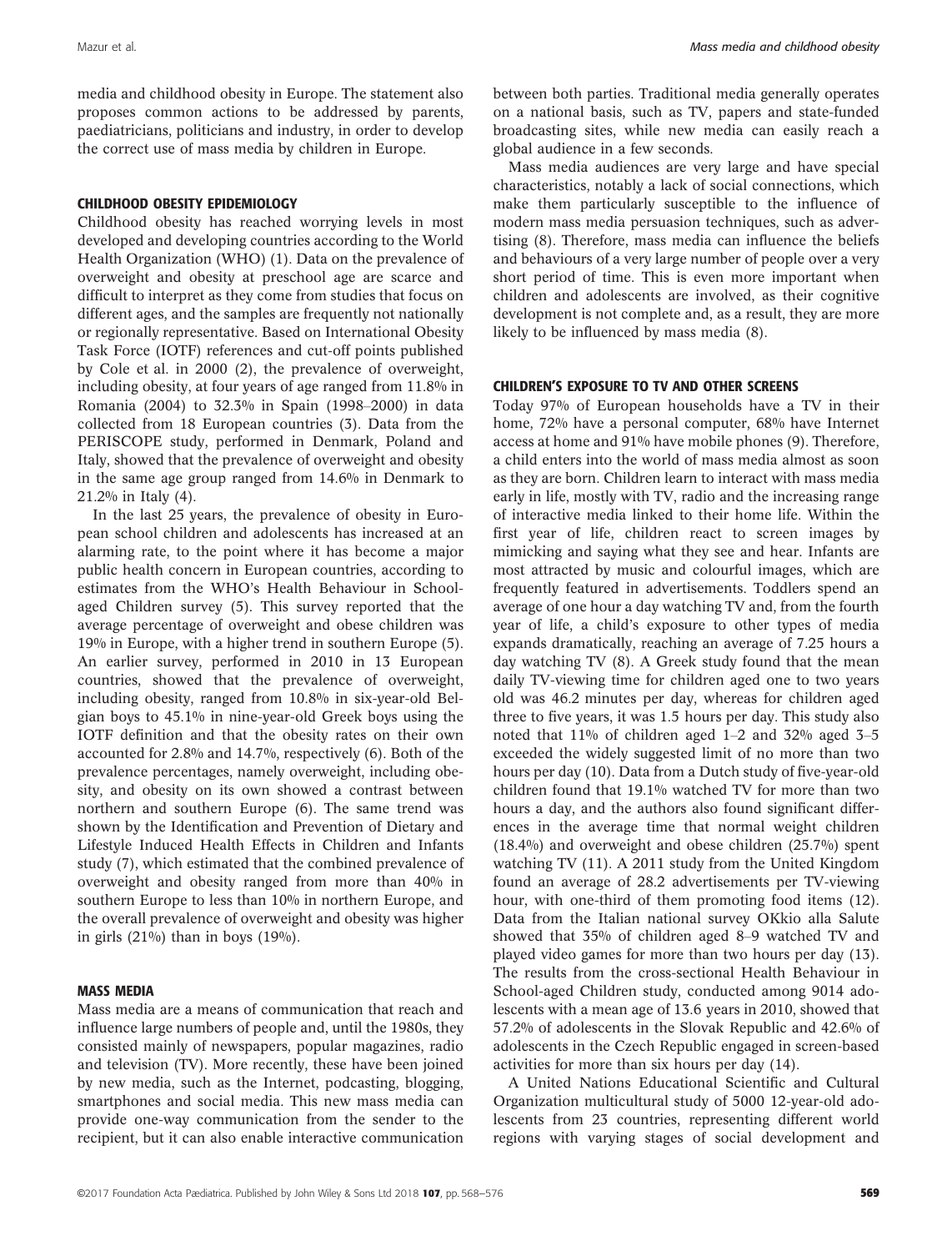cultural, economic and social conditions, revealed that patterns of exposure to mass media among children were becoming similar across the globe (15). This study reported that 91% of children had access to a TV set at home and they spent an average of three hours per day watching it, which was at least 50% greater than any other out of school activity, including homework (15). A study by Dennison et al. showed that the increasing presence of these screen devices in children's and adolescents' bedrooms has increased the average exposure to media by an additional one to two hours per day (16). The huge amount of hours that children dedicate each day to watching TV and other screen activity surely deserves attention from the scientific world, because of the many consequences that children can experience as a result, particularly with regard to younger children. Some studies have suggested that setting limits for TV viewing of between one and 1.5 hours a day may be more effective in preventing obesity than the limit of two hours per day that is recommended by some national scientific societies (17,18).

## PARENTS' ATTITUDES TO CHILDREN'S SCREEN TIME

Even though children have such high levels of screen time, most parents demonstrate little awareness of their children's screen-time habits (19). Such parental attitudes are at odds with the extensive evidence that demonstrates that excessive screen time has a negative impact on children's health and that it is important for children's well-being for parents to actively monitor their screen time (19,20). Parental attitudes towards their children's screen time are influenced by their own TV-viewing practices, as well as by their perceived use of TV viewing as a way of babysitting or calming children, particularly when parents are engaged in household chores or when their sleep schedules differ from their children's sleeping patterns (19,20).

#### OBESITY AND TV VIEWING

The link between obesity and mass media has been known since the early 1980s and many studies have documented the influences of mass media on children's eating habits, including the increased risk of overweight and obesity (8,10,12,14,16–21). In 1985, Dietz and Gortmaker were among the first researchers to question the links between the amount of time spent watching TV and obesity among children (22). Many studies have revealed a positive correlation between the time children spend watching TV with an increasing body mass index (BMI) and unhealthy nutritional behaviour (11,12,23). These have included longitudinal studies that have demonstrated that the increased time spent by children viewing TV is an independent risk factor that can be used to predict increased BMI (8,10,12,23). In another study, it has been suggested that TV viewing in childhood is independently and causally linked to an increased adult BMI (24). Several studies have also found that the association between TV viewing and obesity remained significant when potential confounding variables were taken into account, namely socioeconomic status, a family predisposition to obesity and even levels of physical activity (12,13,16,25,26). Although some studies have not produced significant results, null findings may be attributed to limitations in defining and measuring time spent with screen media and not to the real absence of correlation (27).

#### MECHANISMS AND EFFECTS OF TV FOOD ADVERTISING

Information provided by electronic media, including TV, occurs so rapidly that there is no time to form an individual appreciation of the presented content by carrying out a critical analysis. This is particularly true for children. Childhood obesity development is not just promoted by the amount of sedentary time spent watching TV, but independently by the content of the programmes. The same is also true for the content provided by websites. Indeed, children who spend more time listening to music tend to spend less time eating than those who watch TV (17–19). Thus, there are several different identifiable ways in which mass media can contribute to childhood obesity.

#### TIME SPENT WATCHING TV AND CHILDHOOD OBESITY

Firstly, the amount of TV viewing is directly related to both the type and the amount of food consumed. TV viewing tends to lead to a poor quality overall diet (12,16,23). For example, one Greek study found that prolonged TV-viewing time was associated with the increased consumption of high-fat and high-sugar foods and, therefore, increased daily energy intake (25). A survey of five European countries also found that screen time was associated with more frequent consumption of energydense, micronutrient-poor foods (26). Increased TV viewing in children and adolescents has also been associated with reduced fruit and vegetable consumption, more snacks and the increased intake of unhealthy foods in conjunction with a decreased intake of healthy foods (12,16,17,23,26). Studies have also shown that children's energy intake while watching TV can account for 20–25% of their daily energy (12,21,23). Time spent watching TV influences children's nutritional knowledge, as one study reported that 70% of children aged six to eight years believed that fast foods were healthier than home-made food, and this belief may have been statistically related to the amount of media exposure (23). Leaving the TV on during meals has been related to worse family eating patterns, whereas switching the TV off during meals has been correlated with a higher intake of fruit and vegetables in children (28). Last, but not least, adolescents who frequently eat fast food have been shown to watch more TV than their peers (29). In conclusion, it seems clear that the time spent watching TV has a significant impact on how much a child eats and the quality and types of food and eating habits (16–19,21,26). The same effects are produced by time spent using other electronic devices, such as electronic games, and watching DVDs or videos (30).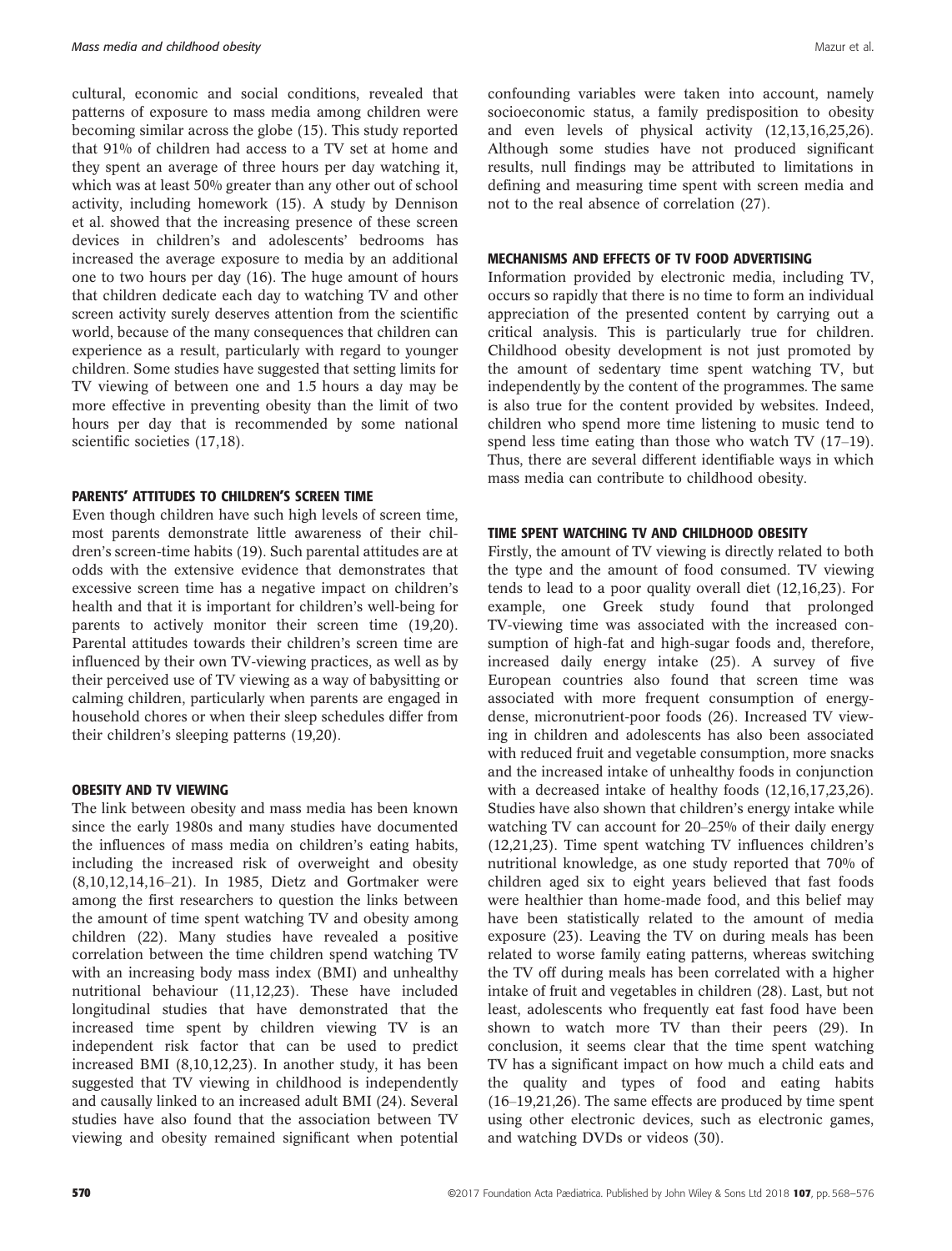FOOD AND DRINK PLACEMENTS IN FILMS AND TV PROGRAMMES

Food and drink placements in films and TV programmes can influence children's and adolescents' food choices, even if they are not specifically aimed at these age groups. These refer to products that are visible in the film footage, for example a character drinking a branded soda, and they are much cheaper for companies than traditional advertising. These can be viewed many times in different environments, multiplying the effects of exposure, for example at the cinema or at home, and on the computer and mobile phone (S31).

#### FOOD ADVERTISING AND CHILDHOOD OBESITY

Children and adolescents are an attractive target consumer group. Teenagers spend 155 billion US dollars per year in the United States and children younger than 12 years of age account for another 25 billion US dollars per year, with both groups influencing perhaps another 200 billion US dollars of parental spending per year (S32). Every child in a Western country is estimated to watch about 40 000 commercials each year, of which approximately 4500– 7500 are advertisements for unhealthy foods (S32, S33). Data from Europe and the United States show that advertisers are targeting children of increasingly younger age to establish brand-name preferences early in a child's life (S34).

Most foods and food products advertised to children in Europe and the United States are calorie dense, as well as high in fats, sugars and, or, salt (S33). These well-advertised foods often differ sharply from the nutritional recommendations of national and international public health organisations (S33). Children aged 2–8 who are exposed to commercials during children's TV programmes have been reported to demonstrate significant tendencies to choose food brands that have been promoted during their viewing time, even after just one short exposure (S32). For example, a study of children aged 3–11 found that the higher the number of commercials they watched, the more times they tried to get their parents to buy certain products when they visited supermarkets (S35). These studies suggest that the number of advertisements children view has a direct impact on their food choices and the foods they ask their parents to buy.

## QUALITY OF FOOD ADVERTISING AND THE IMPORTANCE OF BRANDING

Food companies and advertising agencies often entice children to become consumers and create brand loyalty by developing advertising campaigns that include incentives for buying larger quantities of products or gadgets, such as free stickers or toys. Repeated consumption is also encouraged by developing series and collections of food products that are advertised to children. Video games, cuddly toys, teddy bears and other animated characters are used to promote foods. Linking food products, such as cereals, chocolates, crisps and other less healthy food products, with popular film characters and leading sports figures encourages children to buy these foods, as they recognise these cultural icons from their TV screens (S36-S39).

Several studies have shown that children prefer the taste of food and drink items in well-known brand packaging to identical products in matched, but unbranded or generic packaging (S34, S39, S40). Overweight children consume much more energy from branded foods than from nonbranded or generic ones, suggesting that they can be more sensitive to food branded marketing strategies (S39, S40). This behaviour can be explained by a study that used functional neuroimaging techniques to assess which cerebral areas were involved when children watched advertising that featured a logo. Compared with normal weight children, obese children showed greater activation in the suggested reward cerebral regions, such as the postcentral gyrus and midbrain, than in the baseline measurements when they were exposed to food logos (S40). In contrast, healthy weight children showed greater brain activation in the middle frontal gyrus and middle temporal gyrus, which are associated with cognitive control and self-control (S40). The fact that the obese children in these functional studies showed significantly less brain activation than healthy weight children in the cerebral areas associated with cognitive control could partly explain why obese children may be more vulnerable to the effects of food advertising (S40).

#### MASS MEDIA USE AND SLEEP PATTERNS

TV and other media displace or disturb young people's sleep patterns. Studies of infants, older children and teenagers have found that subjects with higher social media use or who slept with mobile devices in their room were at greater risk of sleep disturbances (S41, S42). Poor or deregulated sleep affects the regulation of energy balance and can be an important risk factor for the development of childhood obesity. Results from a study on preschool-aged children who ate dinner with their parents had adequate sleep and had appropriate limits set on screen-time hours showed a 40% lower prevalence of obesity than those exposed to none of these routines (S42).

#### INTERNET AND NEW MEDIA

The development of mobile technology-based communication has encouraged advertisers and marketing experts to target the rapidly growing number of children with smartphones or access to the Internet with a variety of interactive online advertising and marketing techniques. Large companies that advertise and market to children have created their own websites and Facebook profiles and others have designed branded environments for children. These sites include games, word-find puzzles, contests, quizzes, riddles, music, e-mail cards, advertisements, sweepstakes, downloadable recipes, desktop wallpaper and screensavers that feature their products and online stores that sell their licensed merchandise. Children can also sign up to receive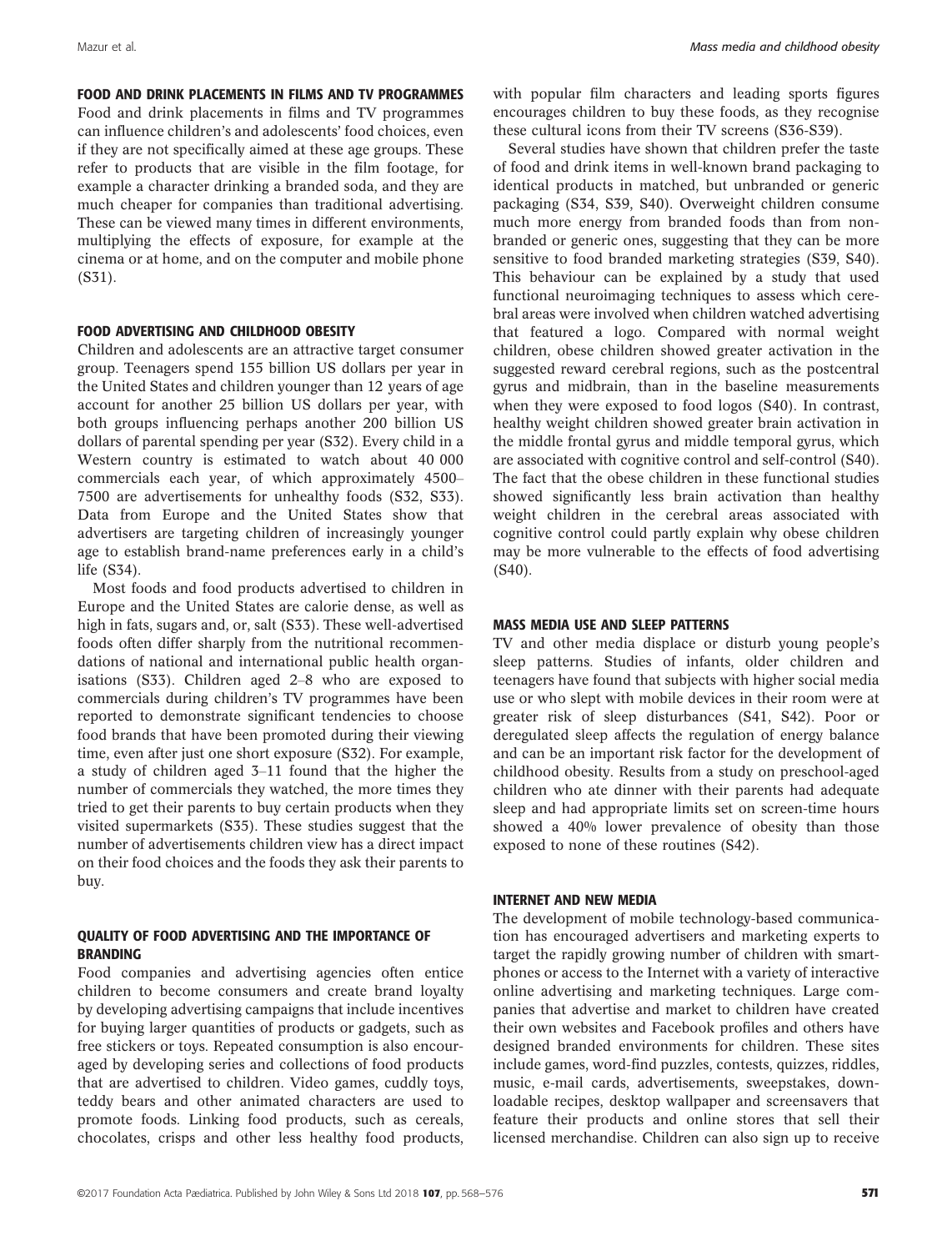electronic newsletters with news about products and promotions. Food companies frequently have their own Facebook and MySpace pages, links to Twitter accounts, dedicated YouTube sections and use other popular social media sites. Websites often include invitations to invite a friend or share with a friend. In one case, a site run by a company that sells food products provided games and urged visitors to enlist their friends through Facebook and Skype. Food marketers have also used word-of-mouth techniques that recruit consumers as brand ambassadors, and two studies reported that these techniques were most commonly directed at teens (S43, S44).

## **SMARTPHONES**

Overall data on the availability of mobile phones owned by European children are scarce. About 17.6% of Italian children up to seven years of age have been reported to have a smartphone, as were 38.8% of those aged eight to 10 years and 5.6% of those aged 11 years (S45). In the United Kingdom, it has been reported that 2% of children of five to seven years of age and 12.5% of children aged eight to 11 years owned a smartphone (S46). Overusing or becoming addicted to smartphones has been shown to reduce face-to-face contacts in adolescents and increase behavioural and social problems that may lead to depression and sleep problems, which are well-known obesity risk factors (S47).

Newer forms of marketing enable food companies to reach young people on their mobile devices such as smartphones, tablets and portable media players through text messages, e-mails, social networks, mobile apps and games. Fast food, soda, energy drinks, snack foods and sweet manufacturers were among the first to adopt mobile marketing methods to appeal to young people (S43).

#### FOOD ADVERTISING THROUGH THE INTERNET AND SMARTPHONES

Higher interactivity in Internet food marketing means it is more effective with regard to promoting food brand awareness and encouraging the purchase of branded products (S48). The number of sites using advergames, which integrate advertising and video games, is growing. Some are sponsored by companies and include advertisements, and some are created with the sole purpose of promoting the company or its product. The free distribution of such games can be a powerful marketing tool. A study by Folkvord et al. assessed the effectiveness of advergames in promoting the consumption of advertised food and confirmed that advergaming is effective in promoting food intake (S49).

It is more difficult for children to recognise advertisements on the Internet compared to TV, as web advertisements are not grouped together and shown between programmes as they are on TV (S50). In the future, it will be even more difficult to control web advertising than traditional TV advertising, as the former are cheaper for the food industry to create and harder to control through national policies and legislation (S50).

### USING THE MEDIA AS A TOOL TO PROMOTE HEALTH

The possibilities of using new media to positively promote health have been studied and these have included how smartphones can be used to promote healthy nutrition (S51). However, most of the suggestions for Internet programmes and smartphone applications have focused on treating obesity and other chronic diseases. The reason for this is that these devices may overcome traditional barriers to weight loss treatment, as they are accessible 24 hours a day, are affordable, and they offer anonymity for those who may wish to avoid publicly seeking treatment due to embarrassment or other reasons. New media can provide a forum for social support through e-mail, bulletin boards, chat rooms, group forums and web-hosted meetings. New media can also minimise the inconvenience associated with clinic visits, particularly time spent in waiting rooms, and has the potential to be used across a broad range of settings to optimise health outcomes for patients.

## SELF-REGULATION AND LEGISLATION ON ADVERTISING TO **CHILDREN**

Food advertising and promotion can be regulated by either government legislation, official guidelines or industry through self-regulation and voluntary initiatives. The most common practice in Europe today is a mix of both these regulatory and voluntary approaches. The United Kingdom, Greece, Denmark and Belgium have restrictions with regard to advertising to children, and in Sweden and Norway, advertising to children under the age of 12 is illegal (S52). The European Union has also introduced minimum provisions on advertising to children for its 27 member States and has provided a first attempt to protect children from advertisements promoting unhealthy foods and drinks during children's programmes (S53). The Directive that has been produced says that 'Member States and the Commission shall encourage media service providers to develop codes of conduct regarding inappropriate audiovisual commercial communications, accompanying or included in children's programmes, of foods and beverages containing nutrients and substances with a nutritional or physiological effect, in particular those such as fat, transfatty acids, salt/sodium and sugars, excessive intakes of which in the overall diet are not recommended' (S53). The Directive also introduces some general rules for advertisements directed at children. It protects children from being directly encouraged to buy certain products or from attempts to exploit their trust in celebrities, but it does not directly outlaw all advertisements of inappropriate foods. In addition, it does not provide specific rules about the types of food or the extent of the promotion of nutritional habits. Instead of creating a clear European food advertisement policy, the Directive shifts the responsibility for creating codes to the TV broadcasting companies, without requiring the cooperation of health professionals and, or, public health administrations when creating these codes. The majority of the regulations that have been implemented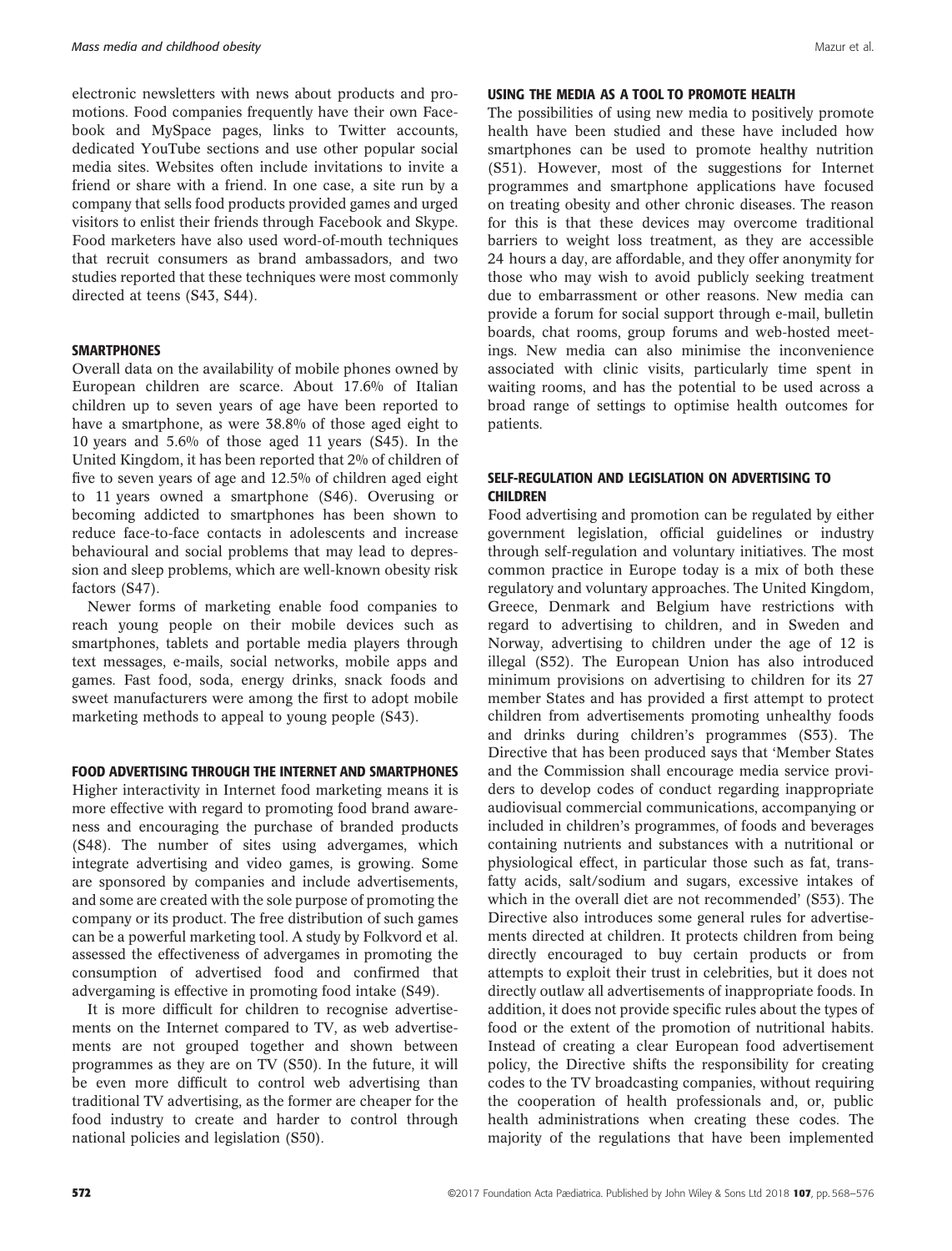only concern TV and direct school advertisements, leaving areas such as the Internet, sponsorship and cross-promotions almost entirely legally unregulated.

In European countries, as well as in the United States, mutual governmental and trust commissions play a dominant role when it comes to creating marketing codes. This so-called self-regulatory system may have the effect of constraining the development of governmental statutory regulations, despite strong advocacy for them by public health and consumer groups. Usually, such self-regulatory institutions are funded and administered by the industry. Statutory or self-regulatory systems do not usually exist in middle-income and low-income countries, which means there is no control on the type, manner and amount of advertisements targeted at children within those countries. These major barriers have hindered the development of statutory regulations to discourage marketing that directly or indirectly promotes unhealthy dietary practices to children. They have resulted from a lack of clarity on the standards, rules, levels of evidence and on the lack of available support to develop these regulations at national and international levels (S52).

Although it takes a long time to develop statutory regulations, lawmakers are also hampered by industry lobbies that deflect public health arguments and promote their own economic interests. Some industry players consider that advertising plays a minor role in food choices and they promote the idea that children, as consumers, have a right to obtain product information from advertising. They argue that the industry is in the best position to implement limits on advertising and that government regulations will only hinder children's choices as consumers. Large food companies participate in a number of different voluntary initiatives and pledges at global, regional and national levels. A voluntary code exists that covers general principles of marketing products to children, including food and beverage marketing that was introduced by the WHO in 2010 as part of a set of recommendations (S52). The results of self-regulation of marketing activities suggest that they are generally more flexible and better aligned to the specific needs of particular industries, making them more cost-effective and acceptable by those industries. These self-designed, self-restricted policies put enormous responsibility on the shoulders of specific industries and their federations and lobby groups, but they are nonstatutory (S54).

Clearly many authorities, scientific societies and nongovernmental organisations encourage national and European Institutions to develop legislation in their fields, but the food industry may oppose this on fair trade grounds.

In fact, developing European legislation to cover the food industry is difficult to achieve, because the World Trade Organization and the European Union rely on the principle that trade liberalisation is conducive to economic growth and prosperity. Obesity prevention policies clearly conflict with these principles, as their main aim is to reduce unhealthy food intake independent of markets. The right of free trade, however, can be put aside when there is a need for public health protection. Governments may restrict the free movement of goods or services as part of programmes to counteract childhood obesity. As paediatricians and child health experts, we feel that protecting children is a higher priority than simple economic interests. Governments must find a way to protect their children's health, because of their vulnerability and status as minors (S55).

## SUGGESTED ACTION FOR HEALTHCARE SYSTEMS IN DIFFERENT **SETTINGS**

#### Advice for parents

Healthcare professionals are in a special position to educate parents and children about the social and health issues connected to digital and traditional media. They should encourage parents to monitor the time their children spend with mass media and the content they view. Creating media literacy should be included in health promotion services delivered to families and children. It is essential that parents and children view media together, so that children can develop their ability to filter information, critically analyse what they view and discuss the meaning of the information they receive. Parents should be advised not to allow children to have mass media devices in their bedrooms, especially TVs, or have unlimited access to the Internet.

It is essential that paediatricians encourage families to talk to children about online usage and enhance their supervision of online activities rather than using electronic blockades such as parental control systems, which are less effective and may result in reduced communication within families.

The EAP and the ECOG have agreed on the following recommendations for parents with regard to the proper use of TV and other mass media:

- 1 Do not allow children younger than four years to have unsupervised use of TVs, smartphones, computer and other similar devices. After this age, decide what is best based on their individual development level.
- 2 Limit TV viewing and the use of computers and similar devices to no more than 1.5 hours a day if the child is more than four years of age and make sure they have TV and Internet-free periods each day.
- 3 Do not allow children to have a TV in their bedroom.
- 4 Turn off the TV during meals and study time.
- 5 Be aware of the content of the programmes that children watch and the websites they open, interact and play with.
- 6 Watch children's favourite programmes with them and discuss them. Encourage them to critically appraise mass media messages, ideally by viewing TV or social media together.
- 7 Turn off the TV during commercials, or at least turn the sound off, and set parental controls so that they cannot visit websites that are known to promote junk food.
- 8 Discuss the meaning and purpose of commercials with children when they are aired or displayed on TV or social media.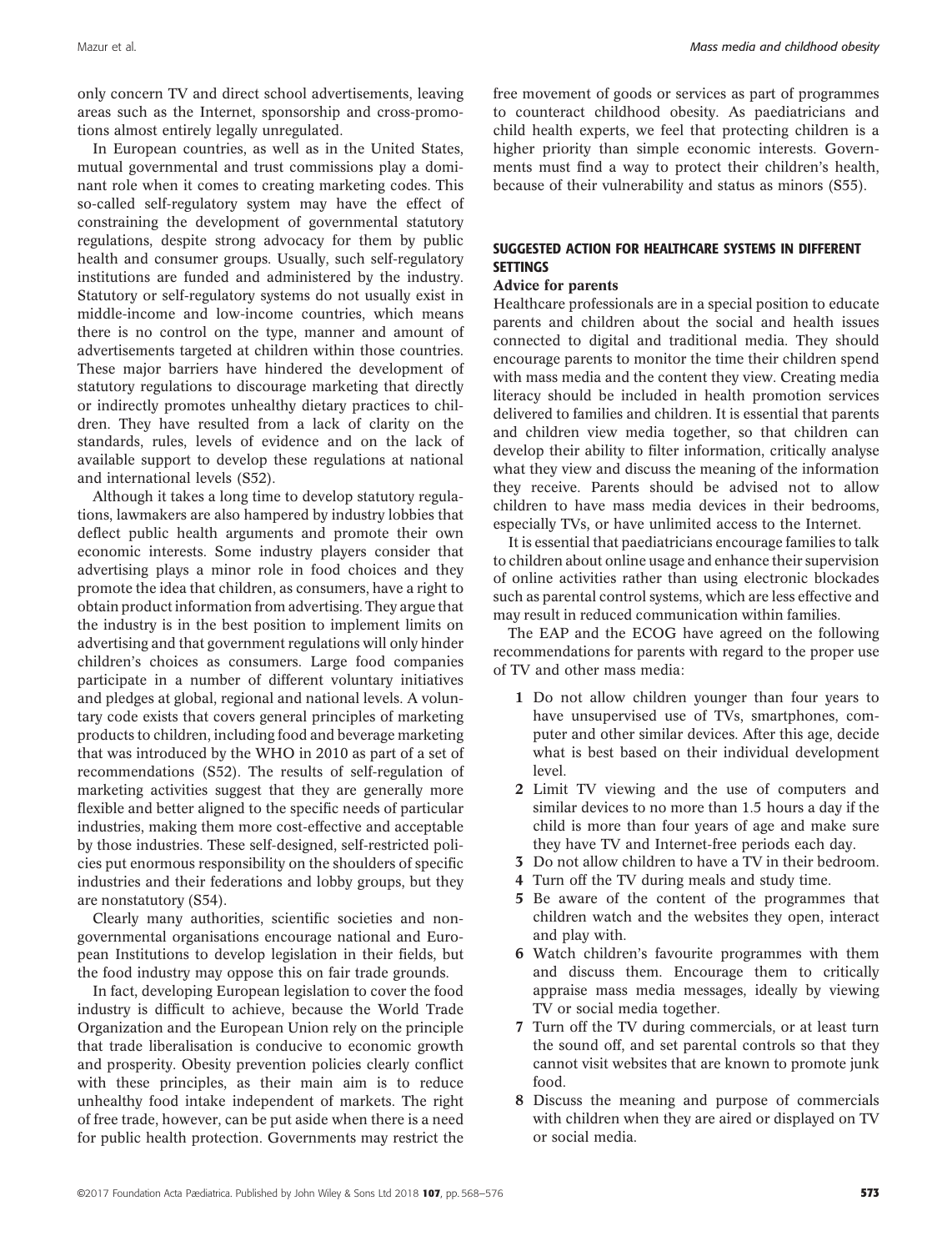- 9 Do not provide smartphones to children until they are at least 12 years old and consider postponing this further based on their developmental level.
- 10 Become positive role models by reducing parental TV viewing and Internet use.

## Advice for paediatricians, physicians and healthcare providers

Paediatricians should learn how to use the media within their own professional life and focus on the effects it has on the lives of their patients. This should include routine checks on how the family, child or adolescent use TV and new media, to get a complete picture of the child's and family's lifestyle with regard to mass media.

The EAP and the ECOG have agreed on the following recommendations for paediatricians, which will enable them to properly investigate the use of TV and other mass media in the family:

- 1 Routinely ask parents about the family's use of mass media.
- 2 Inform parents about the general risk that mass media use poses to their children's cognitive and physical development.
- 3 Advise parents to reduce their children's TV and social media use.
- 4 Ask adolescents directly about their use of mass media.
- 5 Avoid prejudicial comments about the use of mass media, but educate adolescents on how to use them safely.
- 6 Ensure that children and their parents understand the important of adhering to guidelines for a healthy diet, adequate physical activity and sleep. This last recommendation is not directly related to mass media.

## Advice for teachers

Children spend a large part of each weekday at school and this environment can play a key role in positive messages about childhood health and obesity. In the last few decades, marketing companies have developed strategies that also focus attention on schoolchildren's food consumption. These include various types of direct advertising within schools, such as corporate logos on athletic scoreboards, sponsorship banners in gyms, advertisements in school newspapers and yearbooks, free textbook covers with advertisements and screen-saver advertisements on school computers for branded foods and beverages. Food advertisements can also be delivered by school media, for example through corporate-sponsored educational materials, incentives and contests.

Research has shown that well-designed, well-implemented school programmes can effectively promote physical activity and healthy eating among pupils (S56, S57).

However, schools also have a responsibility to play a critical role in reshaping social and physical environments and providinginformation, tools and practical strategies that could help students adopt healthy lifestyles Schools should seek opportunities to initiate both preventive and educational programmes that enhance the cognitive competencies of children and enlighten their attitudes with regard to all kinds of mass media, starting from when they enter preschool.

As part of their overall education goals, schools provide an ideal setting for teaching young people to adopt and maintain a healthy lifestyle, including developing critical attitudes towards media and advertisements and promoting conscious decisions about healthy diets. School programmes can easily include lessons that encourage children to recognise advertising within mass media and understand the real goals of advertising. Teachers should encourage children to evaluate the reasons why specific foods are placed in movies. Children should also be taught respect for privacy and that providing their friends' names to websites is not appropriate. Lastly, teachers should encourage children to reduce their TV, computer and smartphone use.

The EAP and the ECOG have agreed on the following recommendations to teachers with regard to teaching the proper use of TV and other mass media to children and adolescents:

- 1 Assess the overall use of TV and new media by children and the adolescents attending their classes.
- 2 Invite students to reduce their screen time in favour of human contact.
- 3 Help students to identify the real aims and goals of advertisers, particularly food advertisers
- 4 Encourage students to interpret subtle advertising messages.
- 5 Educate students on the correct use of the Internet and Internet tools such as advergames.
- 6 Encourage students to respect the privacy of others and not provide the contact details of other students to advertisers.

# Advice for societies and stakeholders

At European and national levels, it is essential to educate societies and stakeholders about the impact that mass media can have on the uncontrolled and excessive exposure of children to potentially harmful influences. This unrestricted exposure could be regarded as a form of emotional child abuse and neglect, raising the importance of introducing mandatory regulations that protect children from inappropriate advertising that would adversely affect their health. There is a need for European regulations within the European Health in All Policies strategy that takes into account the variety of mass media influences (S58). The invention and development of new communication technology deserve government attention and offer opportunities for health promotion within a globalised media environment. Health protection policies should also include providing scientific information about the potential health hazards connected with excessive or inappropriate mass media exposure. It would also be worthwhile to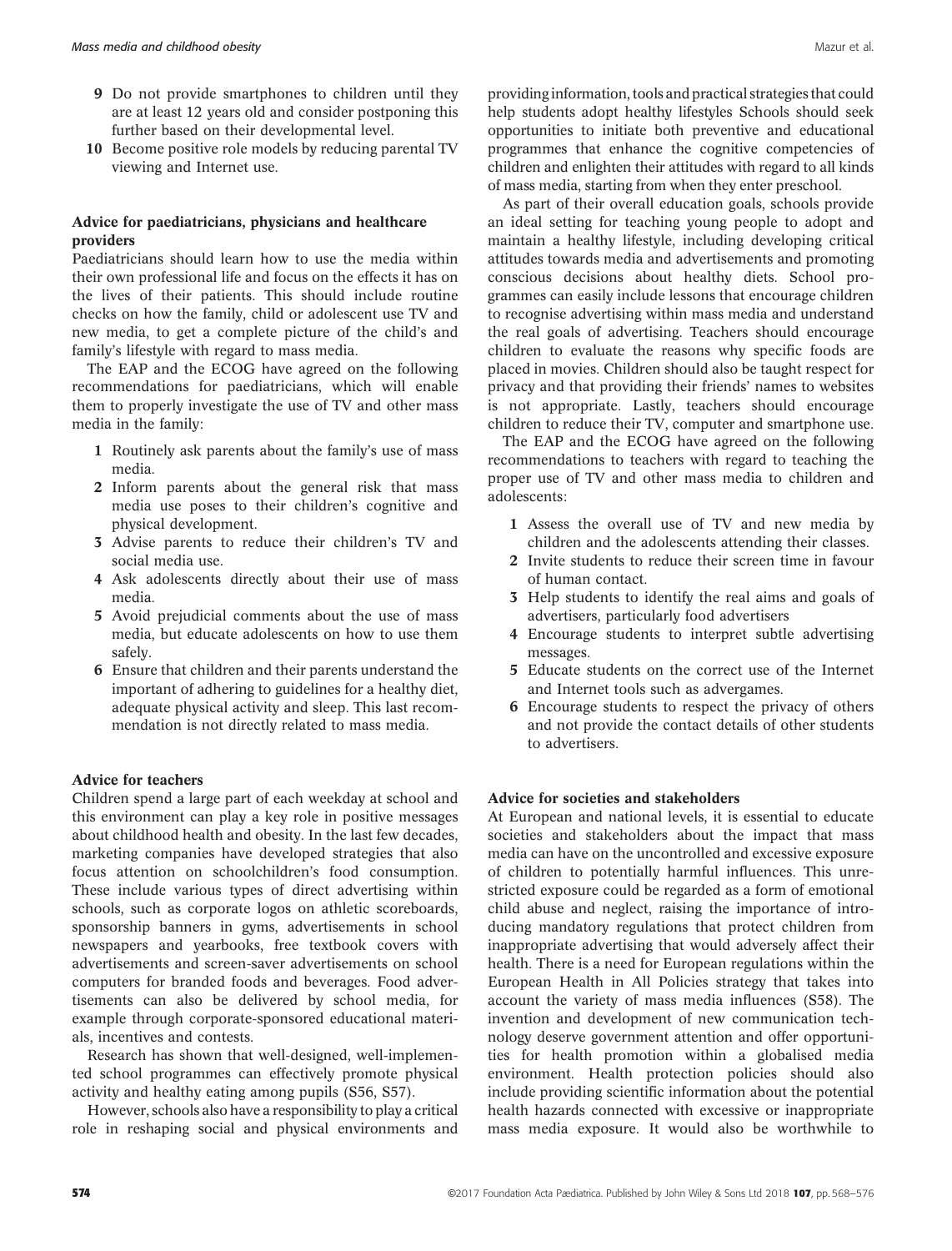analyse the potential benefits of introducing health protection regulations for the Internet, especially with regard to the content presented in blogs and by social media.

## **CONCLUSION**

Mass media plays an important role in the current epidemic of childhood and adolescent obesity, but it could also be used responsibly to promote children's health. There are many fields in which mass media can influence the development of obesity in children. It is essential to encourage families to discuss how children can develop their abilities to filter information, analyse it critically and discuss the meaning of the information provided. Parents should be advised not to allow children to have mass media devices in their bedrooms, especially TVs, or allow them unlimited access to the Internet. Paediatricians should encourage family discussions about Internet use and enhanced online activities under direct supervision rather than using parental controls or spying applications, which are less effective and may worsen communication within families. Possibilities to initiate preventive and educational programmes that enhance the cognitive competences of children and raising their awareness about using mass media should be sought at society levels. However, this can only be achieved with the cooperation of parents, teachers, healthcare providers and legislators in all fields.

## FINANCE

This study did not receive any specific funding.

## CONFLICT OF INTEREST

The authors have no conflict of interest to declare.

#### References

- 1. World Health Organization. Report of the commission on ending childhood obesity. Geneva: World Health Organization, 2016.
- 2. Cole TJ, Bellizzi MC, Flegal KM, Dietz WH. Establishing a standard definition for child overweight and obesity worldwide: international survey. BMJ 2000; 320: 1240–3.
- 3. Cattaneo A, Monasta L, Stamatakis E, Lioret S, Castetbon K, Frenken F, et al. Overweight and obesity in infants and preschool children in the European Union: a review of existing data. Obes Rev 2010; 11: 389–98.
- 4. Caroli M, Malecka-Tendera E, Epifani S, Rollo R, Sansolios S, Matusik P, et al. Physical activity and play in kindergarten age children. Int J Pediatr Obes 2011; 2: 47–53.
- 5. World Health Organization. Adolescent obesity and related behaviours: trends and inequalities in the WHO European Region, 2002–2014. Geneva: World Health Organization, 2017.
- 6. Wijnhoven TM, van Raaij JM, Spinelli A, Starc G, Hassapidou M, Spiroski I, et al. WHO European Childhood Obesity Surveillance Initiative: body mass index and level of overweight among 6–9-year-old children from school year 2007/2008 to school year 2009/2010. BMC Public Health 2014; 14: 806.
- 7. Ahrens W, Pigeot I, Pohlabeln H, De Henauw S, Lissner L, Molnar D, et al. Prevalence of overweight and obesity in European children below the age of 10. Int J Obes (Lond) 2014; 38(Suppl. 2): S99–107.
- 8. Strasburger VC, Jordan AB, Donnerstein E. Health effects of media on children and adolescents. Pediatrics 2010; 125: 756–67.
- 9. Commission European. Special Eurobarometer 396 E-Communications Household Survey. Brussels: European Commission, 2013.
- 10. Kourlaba G, Kondaki K, Liarigkovinos T, Manios Y. Factors associated with television viewing time in toddlers and preschoolers in Greece: the GENESIS study. J Public Health 2009; 31: 222–30.
- 11. Veldhuis L, Vogel I, Renders CM, van Rossem L, Oenema A, HiraSing RA, et al. Behavioral risk factors for overweight in early childhood; the 'Be active, eat right' study. Int J Behav Nutr Phys Act 2012; 9: 74.
- 12. Boyland EJ, Harrold JA, Kirkham TC, Halford JC. The extent of food advertising to children on UK television in 2008. Int J Pediatr Obes 2011; 6: 455–61.
- 13. OKkio alla SALUTE: Sintesi dei risultati 2014. Available at: [www.epicentro.iss.it/okkioallasalute/pdf2015/SINTESI\\_16ge](http://www.epicentro.iss.it/okkioallasalute/pdf2015/SINTESI_16gen.pdf) [n.pdf](http://www.epicentro.iss.it/okkioallasalute/pdf2015/SINTESI_16gen.pdf) (accessed on August 28, 2017).
- 14. Hamřík Z, Bobáková D, Kalman M, Veselská ZD, Klein D, Geckova AM. Physical activity and screen-based activity in healthy development of school-aged children. Cent Eur J Public Health 2015; 23(Suppl): S50–6.
- 15. Groebel J. The UNESCO Global Study on Media Violence. In: U Carlsson, C von Feilitzen, editors. Children and media violence. Goteborg, Sweden: UNESCO International Clearninghouse on Children and Violence on the Screen, 1998: 181–99.
- 16. Dennison BA, Erb TA, Jenkins PL. Television viewing and television in bedroom associated with overweight risk among low-income preschool children. Pediatrics 2002; 109: 1028–35.
- 17. de Jong E, Visscher TL, HiraSing RA, Heymans MW, Seidell JC, Renders CM. Association between TV viewing, computer use and overweight, determinants and competing activities of screen time in 4- to 13-year-old children. Int J Obes (Lond) 2013; 37: 47–53.
- 18. Braithwaite I, Stewart AW, Hancox RJ, Beasley R, Murphy R, Mitchell EA. The ISAAC phase three study group. The worldwide association between television viewing and obesity in children and adolescents: cross sectional study. PLoS ONE 2013; 8: e74263.
- 19. De Decker E, De Craemer M, De Bourdeaudhuij I, Wijndaele K, Duvinage K, Koletzko B, et al. Influencing factors of screen time in preschool children: an exploration of parents' perceptions through focus groups in six European countries. Obes Rev 2012; 13(Suppl. 1): 75–84.
- 20. Tiberio SS, Kerr DC, Capaldi DM, Pears KC, Kim H, Nowicka P. Parental monitoring of children's media consumption: the long-term influences on body mass index in children. JAMA Pediatr 2014; 168: 414–21.
- 21. Gorn GJ, Goldberg ME. Children's responses to repetitive television commercials. J Consum Res 1980; 6: 421–4.
- 22. Dietz Jr WH, Gortmaker SL. Do we fatten our children at the television set? Obesity and television viewing in children and adolescents. Pediatrics 1985; 75: 807–12.
- 23. Halford JC, Boyland EJ, Cooper GD, Dovey TM, Smith CJ, Williams N, et al. Children's food preferences: effects of weight status, food type, branding and television food advertisements (commercials). Int J Pediatr Obes 2008; 3: 31–8.